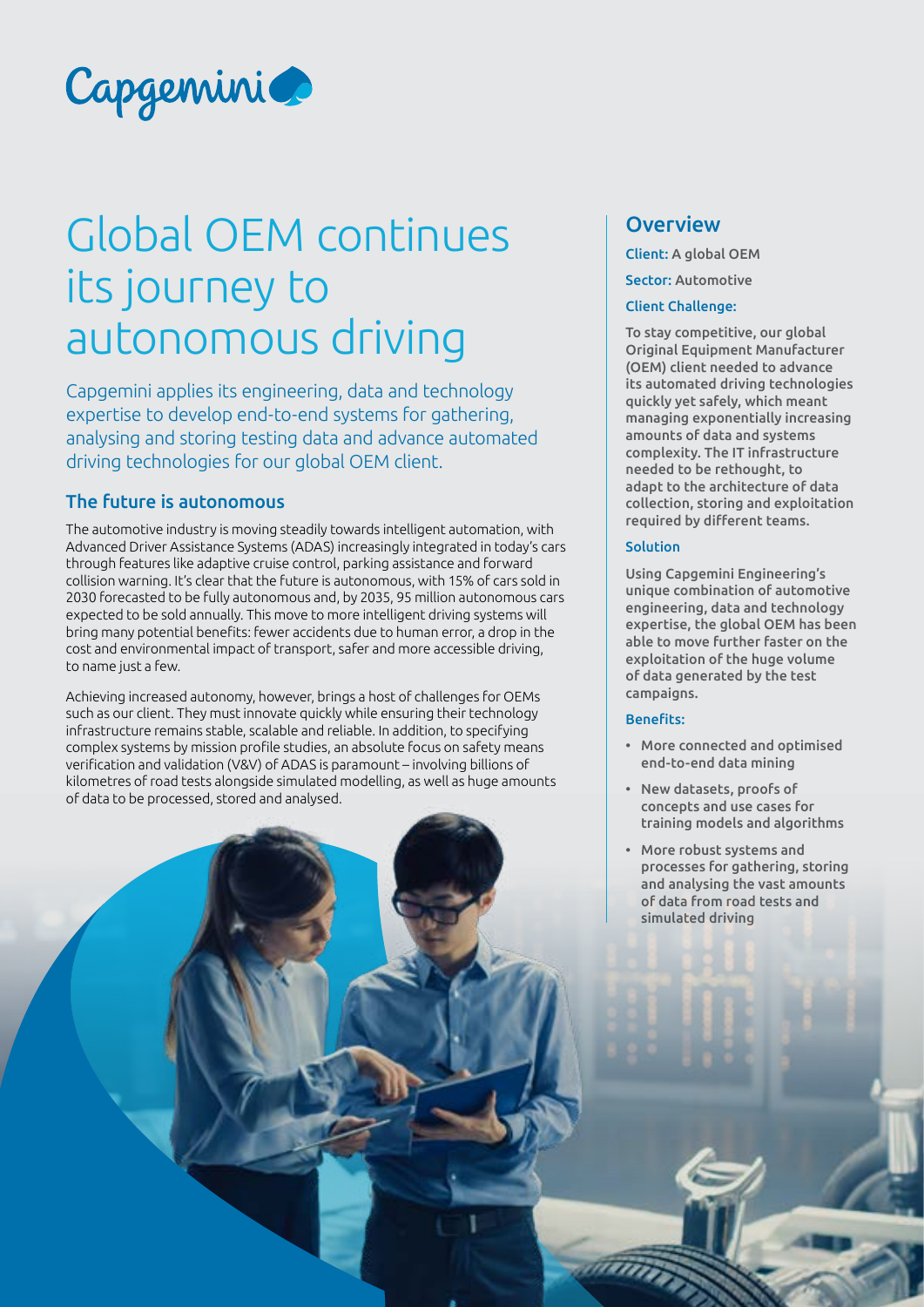## Our client's opportunity

Our client is a global leader in vehicle automation. Through one of its flagship programme, it is working to make autonomous cars safe, intuitive and accessible to as many customers as possible across a number of its brands.

Thanks to early investments in AD/ADAS, our client was the first car manufacturer to test the autonomous car on open roads, which it did in France in 2015. It was also the first to experiment with non-experts behind the wheel in 2017. It's now working to move beyond the level 1 and 2 automation features already available in its cars (emergency braking, park assist, some hands-off automated functions) to equip its premium products with functions that facilitate automated 'eyes-off' driving in certain conditions, such as traffic jams or highways.

To do this, our client must innovate at scale while adhering to evolving environmental and safety regulations. As well as on-road testing with prototypes, this involves using virtual modelling and constant learning to create sufficient amounts of data. The advances in autonomous technologies and validation requirements are bringing exponential increases to the system complexity and volumes of ADAS test data, which must be kept for 30 years.

## Advancing autonomy together

The collaboration began as part of the L3Pilot European automated driving testing project, which has so far involved 34 partners, 1000 drivers, 100 cars and 10 countries to test level 3 and 4 automated functions in situations such as traffic jams, motorways, parking and urban driving.

Using its unique combination of engineering, data analytics and technology expertise, Capgemini/Altran (now Capgemini Engineering) is also building and scaling both on-premise and cloud networks for our client's ADAS, providing a secure platform for the petabytes of data that validation and verification creates. The fully managed end-to-end platform provided allows the global OEM to enhance their proven validation processes, tools and technologies with an optimum blend of digital methodologies and testing environments. From July 2020, the global OEM and Capgemini/Altran have been applying this integrated approach to a governmentfunded project aiming to accelerate the development of autonomous vehicles.

The ongoing collaboration with Capgemini/Altran is helping the global OEM and its partners to excel in an industry under pressure from changing consumer behaviours, climate change and disruptive technologies. Through agile adaptation and intelligent innovation, our client continues to accelerate its journey to autonomous driving and safer, more comfortable journeys for its customers.